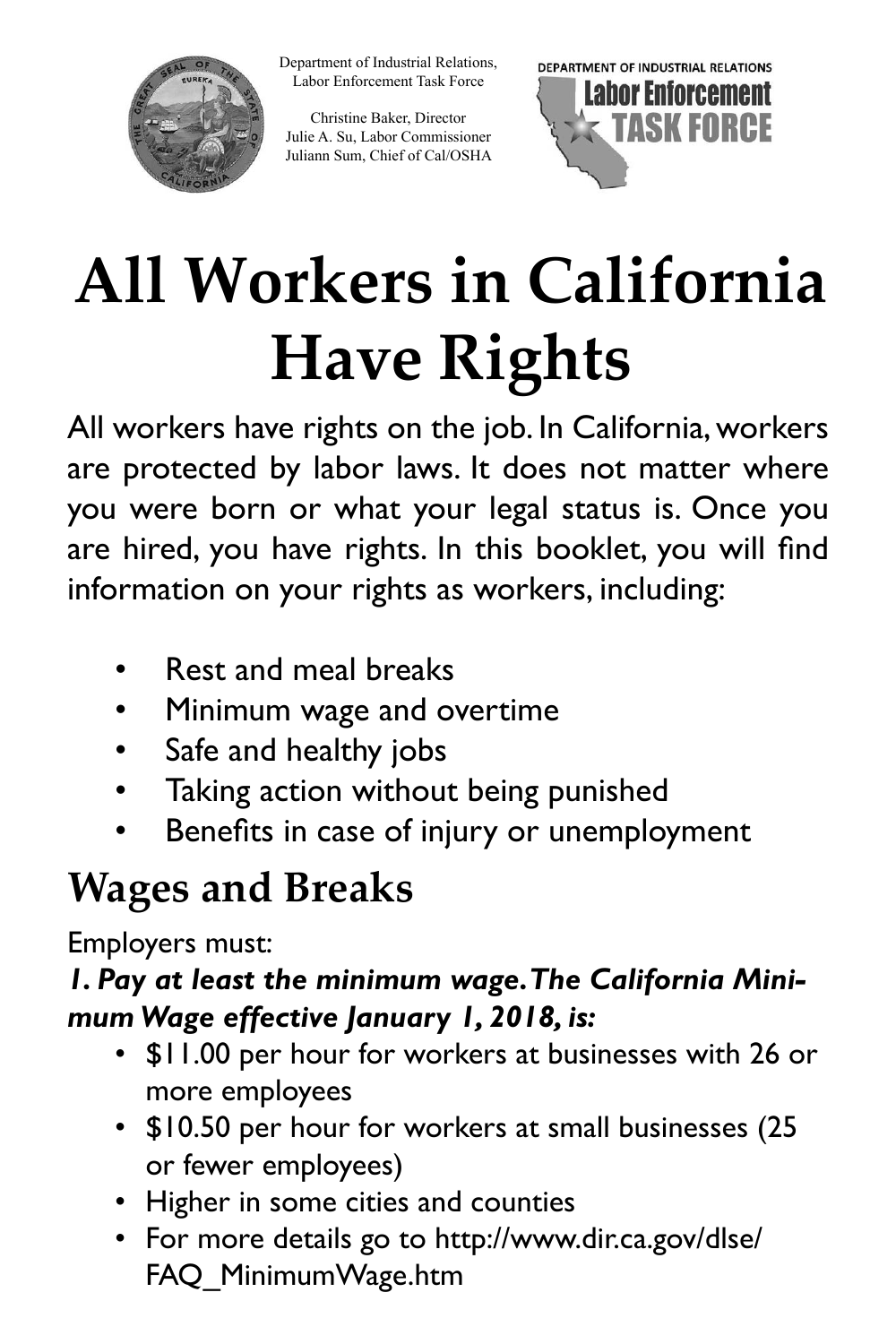wage, including outside salespersons, close family members If you are paid by the piece or unit (sometimes called "by contract") or paid by the day or week, your wages still must equal at least minimum wage for all the hours you worked.Tips are separate and cannot be counted as part of the minimum wage. A few types of employees do not have to be paid minimum and camp counselors.

### *2. Pay overtime equal to 1½ times the regular rate of pay:*

- For most occupations, all hours over 8 in one day or over 40 in one week, and for the first eight hours of work on the seventh day of work in a workweek.
- For personal attendants, all hours over 9 in one day or over 45 in one week.
- • For farm workers, all hours over 10 in one day or over 60 in one week, and for the first eight hours of work on the seventh day of work in a workweek.

### *3. Pay doubletime***:**

• *For most occupations,* all hours over 12 in one day or over eight on the seventh day of work in a workweek

Example: If you are a dishwasher making \$12 per hour and work 13 hours in one day, you must be paid:

| \$12 per hour for the first 8 hours | =        | \$96  |
|-------------------------------------|----------|-------|
| \$18 per hour for the next 4 hours  | $\equiv$ | \$72  |
| \$24 per hour for the last hour     | =        | \$24  |
| Total for 13-hour day               | $=$      | \$192 |

• *For farm workers,* all hours over eight on the seventh day of work in a workweek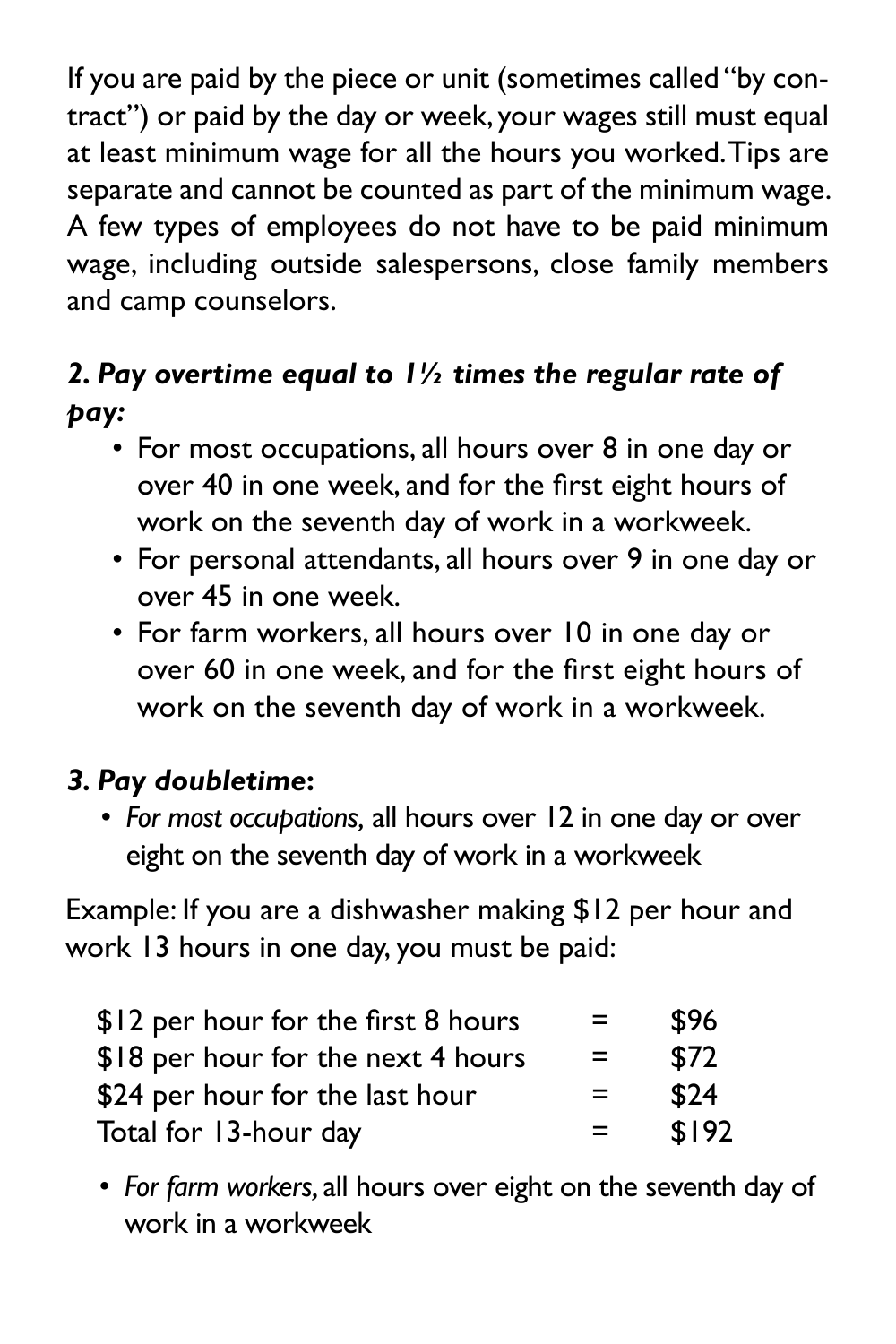Some occupations have different overtime rules and some types of workers are exempt from overtime.

### *4. Provide a paid 10-minute rest break for every 4 hours of work.*

#### *5. Provide a meal break of at least 30 minutes after no more than 5 hours of work.*

### *6. Pay employees (with certain limited exceptions) at least twice a month on designated regular paydays.*

 With each payment of wages, whether by cash or check, the employer must provide a wage stub or statement with the following information: pay period dates; gross wages earned; total hours worked; breakdown of hourly rates and hours worked at each rate; piece rate information if applicable; all deductions; net wages; name and ID number of employee; and legal name and address of employer.

easily seen and read by employees, such as in a break room. A copy of the state's Wage Order for your occupation or industry should be posted in a place where it can be

#### *What you can do if you have questions or think there may be a problem:*

• *Keep track of your work hours and pay*. Every day, write down the date, when you start and end work, when you

*It is illegal for your employer to fire you or discrim inate against you at work for making a good faith complaint about an unhealthy or unsafe condition.*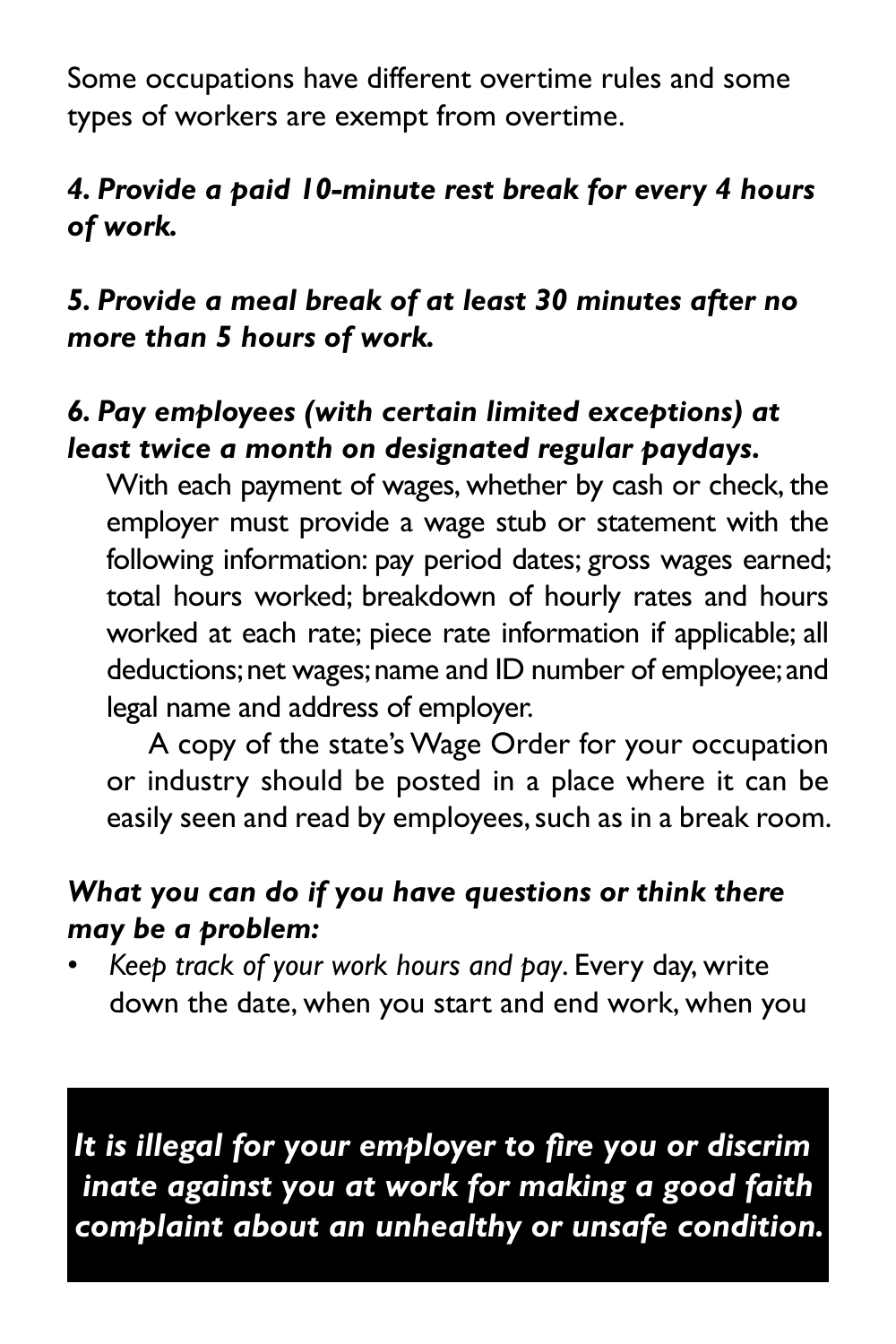

take breaks, the total hours worked, and what you are supposed to be paid (by hour or by piece or contract rate). Compare this with the information shown on your pay stubs.

- *Tell your employer*.You have a right to tell your employer, or complain if necessary, if you think you are not getting what you are entitled to under the law. It is illegal for any person to discharge, discriminate, retaliate, or take any other adverse action against an employee for making such a complaint in good faith.
- *Know who your employer is.* Write down the names of the people who hire you, pay you, or supervise you. Find out the name and address of the company by looking at pay stubs and other information that may be available at the job site.
- *Don't wait too long*. Don't wait to speak up and don't delay in filing a claim because there are time limits, and it is easier to prove you are owed wages or benefits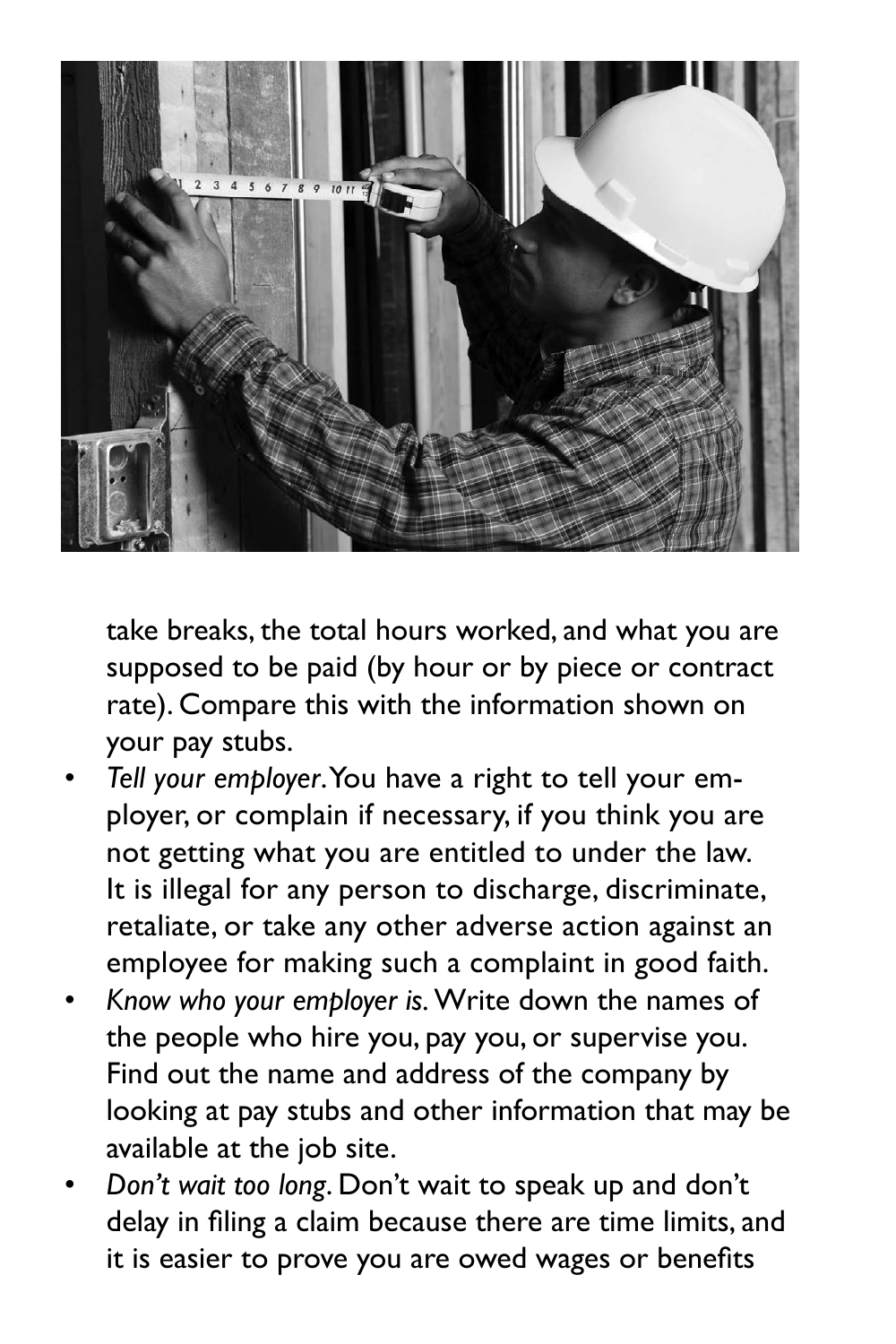## **Wages and Breaks**

Veronica works as a janitor cleaning office buildings. She was working up to 13-14 hours a day and making less than minimum wage. Her employer paid her a single flat rate for each day of work and said she was an "independent contractor." He said this even though it was his janitorial business, and he controlled all aspects of her work, including when and how long she worked, what tasks she performed, and what she wore.

Veronica asked about her rights and learned that legally she was an employee of the janitorial business and entitled to minimum wages and overtime. She filed a claim with the Labor Commissioner and eventually obtained several thousand dollars in back pay. The employer was also cited and fined by the Labor Commissioner and other LETF agencies for not having workers' compensation, not paying employment tax, and other violations.

*Note: This example reflects a typical scenario.* 

**Employers are required to pay work workers what they are owed and provide rest and meal breaks. Not doing so is called wage theft.**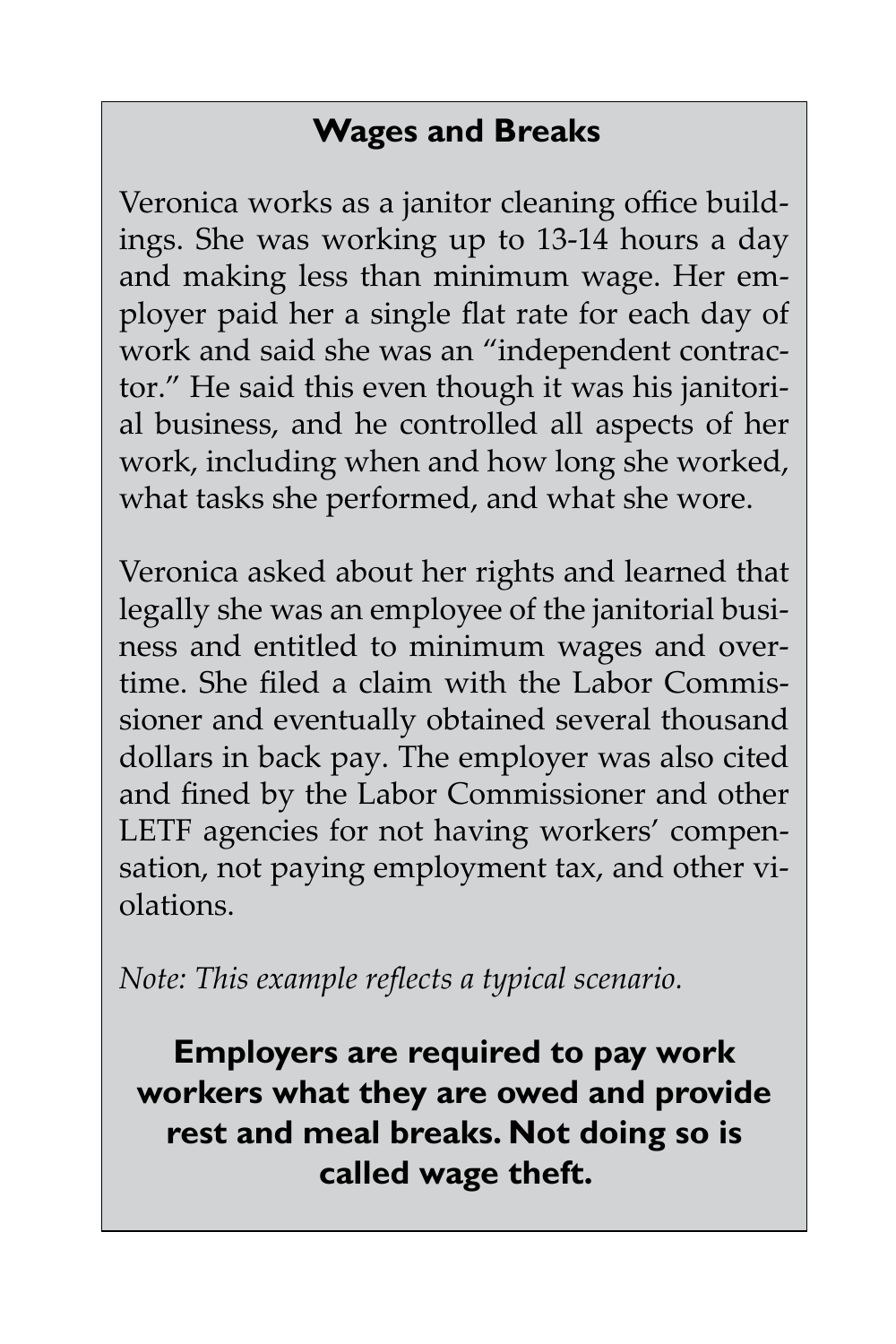when events are close in time. Generally, you have three years to bring a formal claim, but sometimes you have less time and sometimes more.

# *Get help*

• Contact the Labor Commissioner.To contact the Labor Commissioner's office, see below**.** You can obtain information about your rights.You can also file a claim to get wages you are owed and possibly additional payments for having to wait for your wages or for not getting breaks to which you were entitled.

More information is also available on the Labor Commissioner's website at [www.dir.ca.gov/DLSE/dlse.html.](http://www.dir.ca.gov/DLSE/dlse.html)

• Call a worker organization or legal aid group.They may be able to advise you on your rights and help you decide what actions to take.

# **Safety and Health**

*Your employer is required to keep you safe at work.To help prevent injuries on the job, employers must:* 

1. Make sure the workplace is safe by identifying health and safety hazards and correcting them.

2. Have a written health and safety plan. This is sometimes called an Injury and Illness Prevention Program.

3. Tell you about workplace hazards and train you how to work safely.The training must be presented in a way that you understand.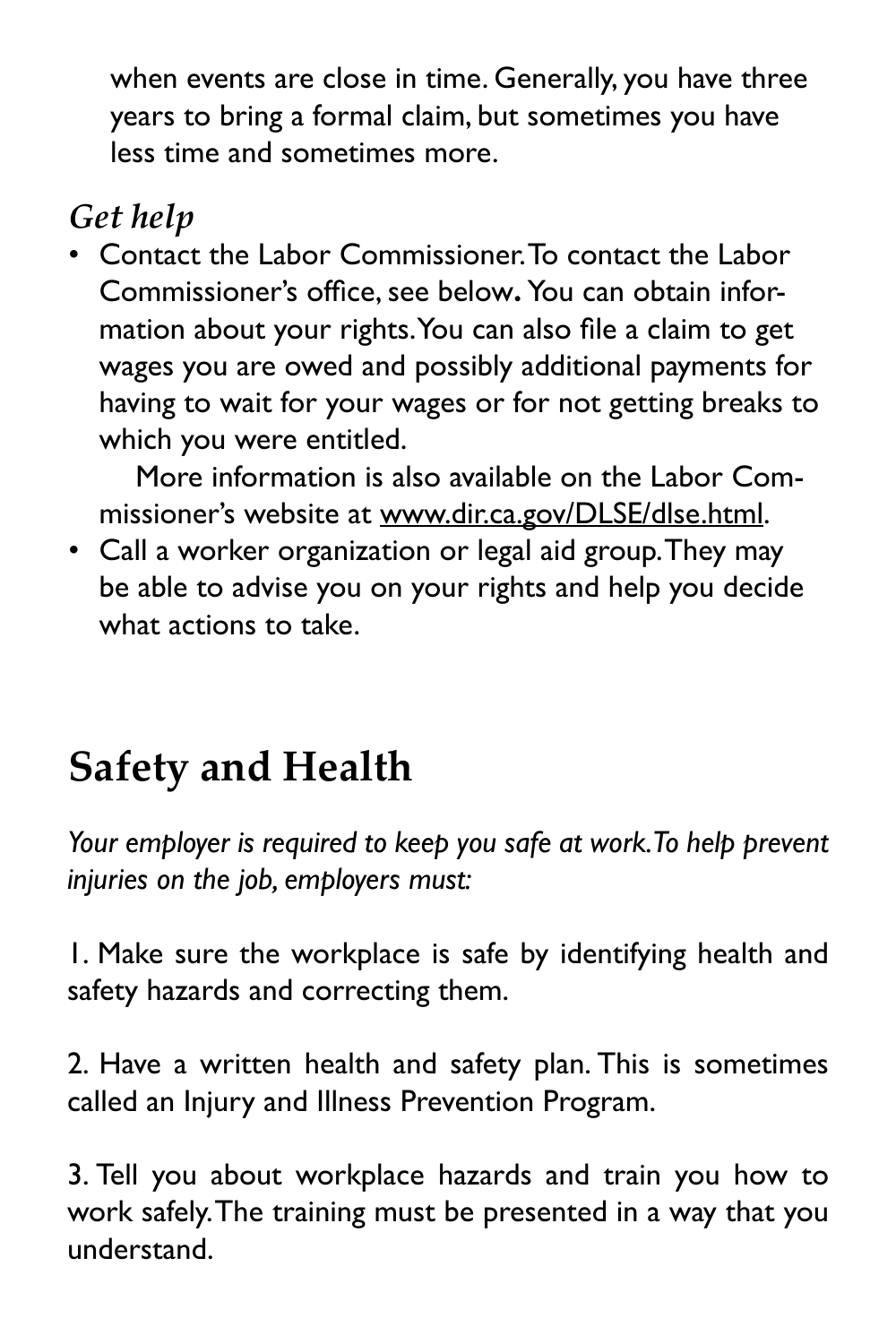4. Have Workers' Compensation insurance and pay for medical care for work-related injuries and illnesses.

5. Keep track of all workplace injuries and illnesses that require more treatment than first aid. Certain employers must keep a log of injuries and illnesses and post a summary from February to April.

 6. Post the Cal/OSHA poster, Safety and Health Protection on the Job, in a place where everyone can see.

7. Call Cal/OSHA right away when an employee is killed or seriously injured on the job.

 do to protect workers from specific hazards. These Cal/OSHA regulations describe what employers must regulations can be found in Title 8 of the California Code of Regulations, and on Cal/OSHA's website at https://www.dir.ca.gov/samples/search/query.htm. Employers have to follow these laws and regulations, or Cal/OSHA can fine them.

*What you can do:* 

Worksites are safer when workers are involved, and the law protects you when you speak up about safety.You have the right to:

- • Ask for information about things you think are dangerous
- Talk about health and safety problems with your coworkers or supervisor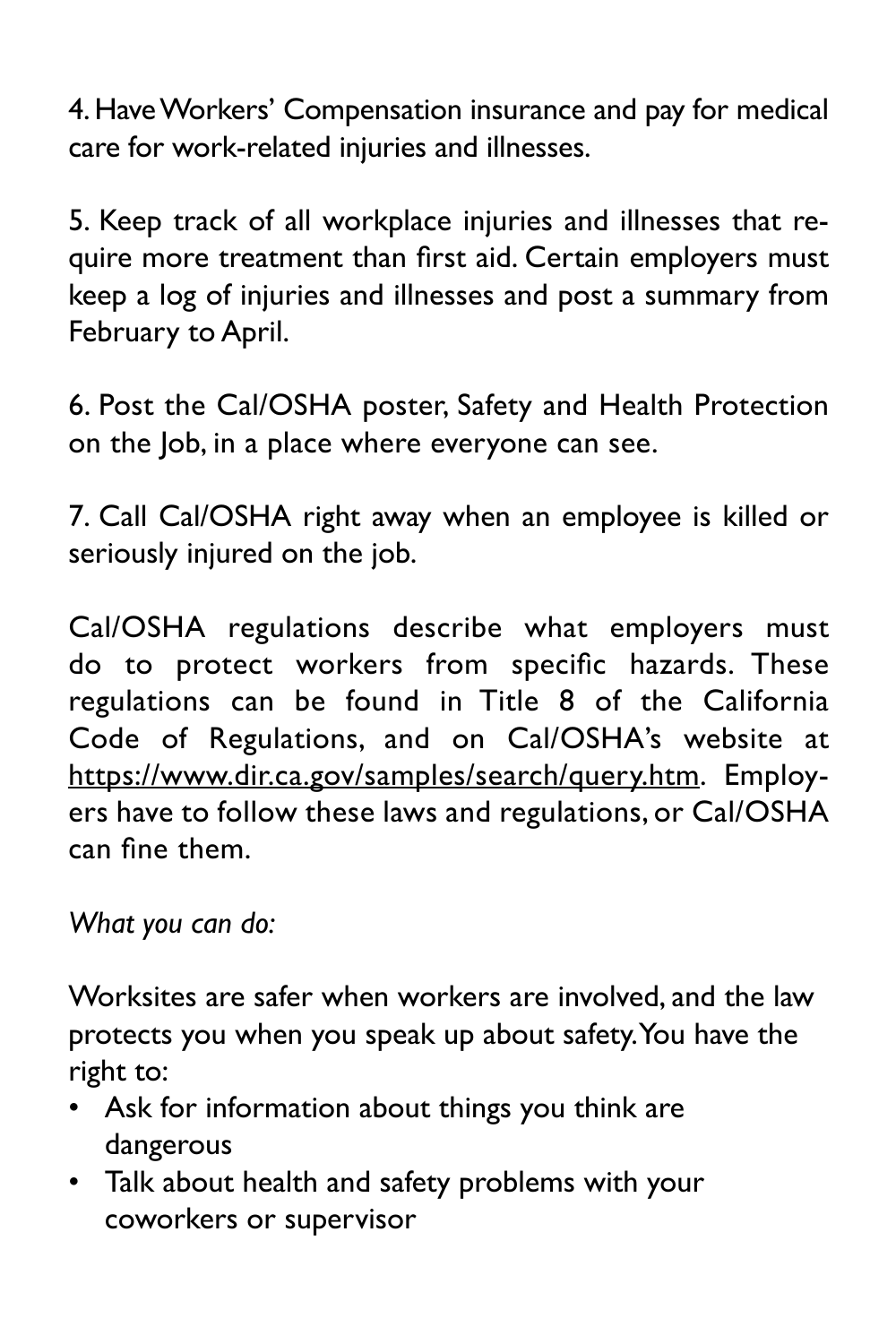

- Make suggestions for a safer workplace
- Report safety problems and injuries to your supervisor
- Refuse work that could put your life in danger or cause serious injury
- Report problems to Cal/OSHA.

# *Get help*

- Report problems to Cal/OSHA.To contact Cal/OSHA, go to [www.dir.ca.gov/dosh/Complaint.htm](http://www.dir.ca.gov/dosh/Complaint.htm). Cal/OSHA, the state workplace safety and health agency, inspects workplaces and can fine employers and require them to fix problems. Cal/OSHA will never give your name to the employer.You can even call them without giving your name.
- Call a worker organization or legal aid group.They may be able to advise you on your rights and help you decide what actions to take.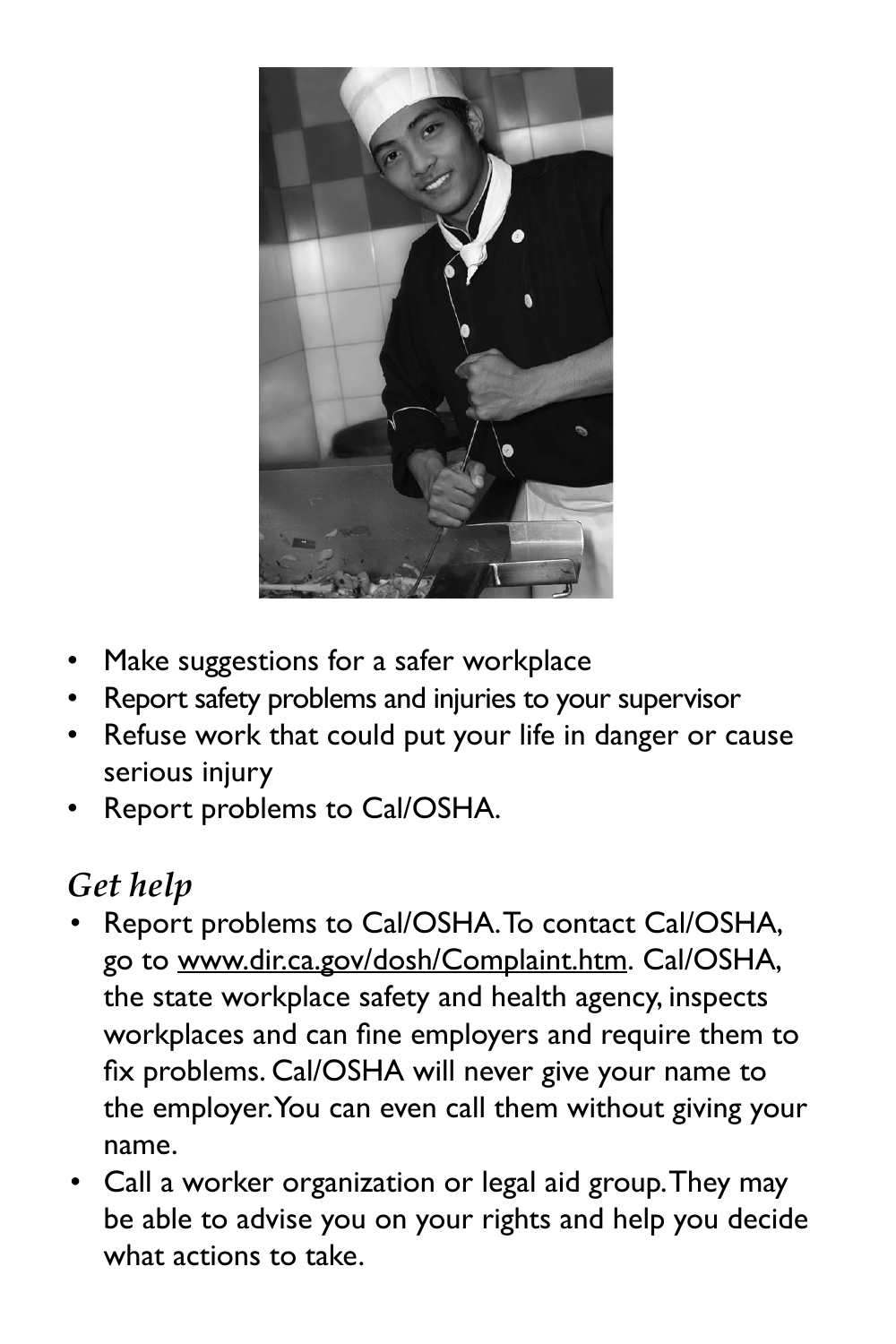As a garment worker Jose presses decals onto t-shirts using a 400-degree hot iron press machine and has burned himself several times on the equipment. He learned that his co-workers almost had their fingers cut off from the cloth-cutting machines because of the unguarded blade. Despite these incidents, the employer never did anything to eliminate the hazards.

When Cal/OSHA inspected the workplace, it shut down several cloth-cutting machines and made the company provide gloves to protect the workers' hands from burns. The employees also learned from the inspection about being poked with tagging gun needles and the danger of catching a bloodborne disease from another worker who was poked with the same needle.

After the Cal/OSHA investigation, the employer was cited for 8 violations and required to repair the various machines. In addition, a protective policy is now in place.

*Note: This example reflects a typical scenario.* 

**Most injuries on the job can be prevented, and employers are responsible for keeping the workplace safe.**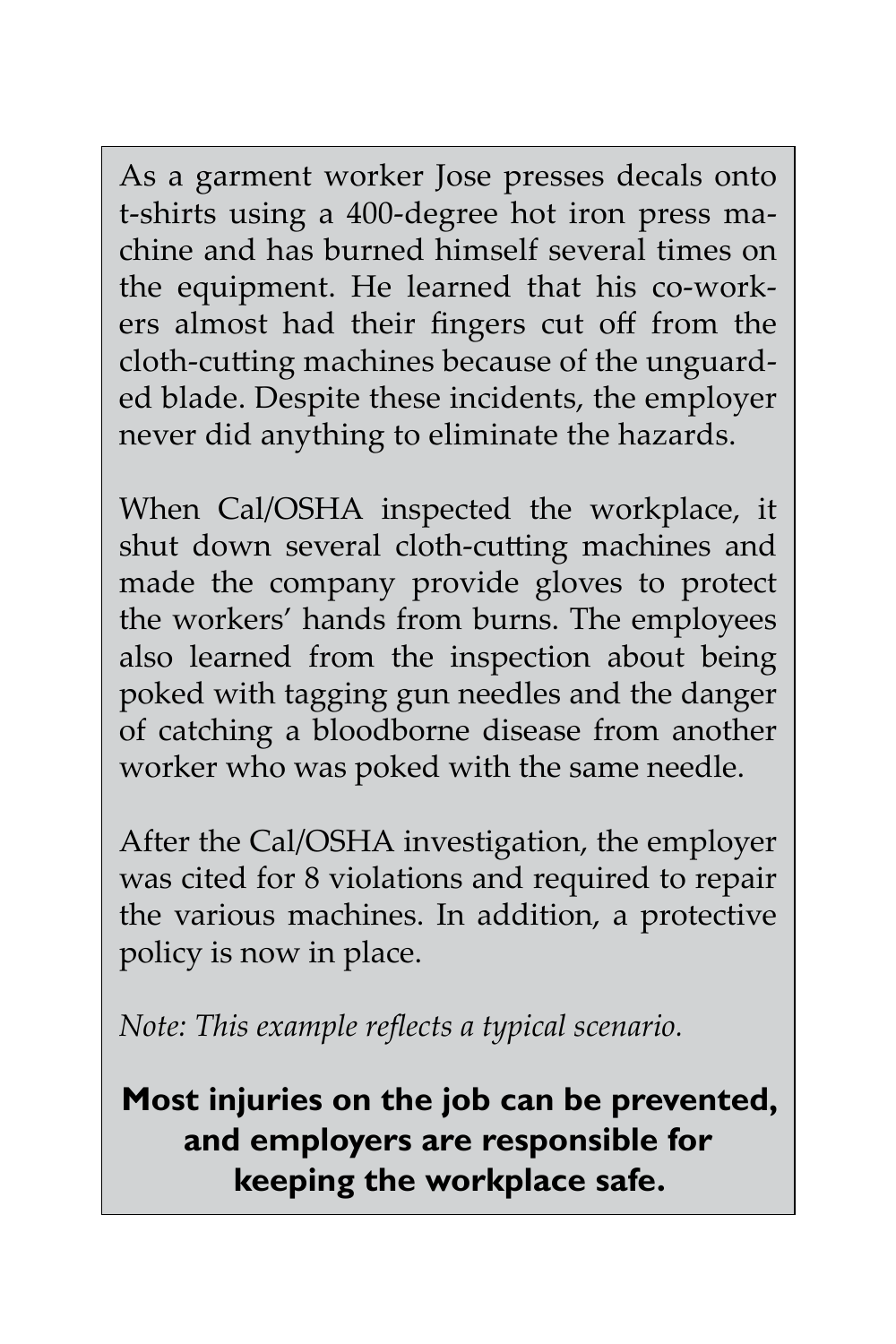# **Right to Take Action**

Taking action can be difficult, but the law protects you.

You may be worried about how your employer will respond. But the law is on your side, and there are steps you can take to protect yourself.

### *1.The law is on your side.*

The law says you are protected when you:

- Speak up about wages that are owed to you
- Report an injury or a health and safety hazard
- File a claim or complaint with a state agency
- Join together with other workers to ask for changes.

 against you for taking these actions. For example, employers The law says it is illegal for employers to threaten or retaliate cannot retaliate by:

- Firing you or sending you home
- Changing your assignment to give you less desirable tasks or shifts
- Threatening you with deportation
- Preventing you from getting another job.
- *2.You can take steps to protect yourself:* 
	- • Talk to your co-workers.Work together to plan what to do.You may have more power and more legal protections acting together as a group.
	- • Get help.A worker organization or legal aid group may help you understand your rights, suggest ways to address the problems, and help you decide whether to speak to your employer and what to say.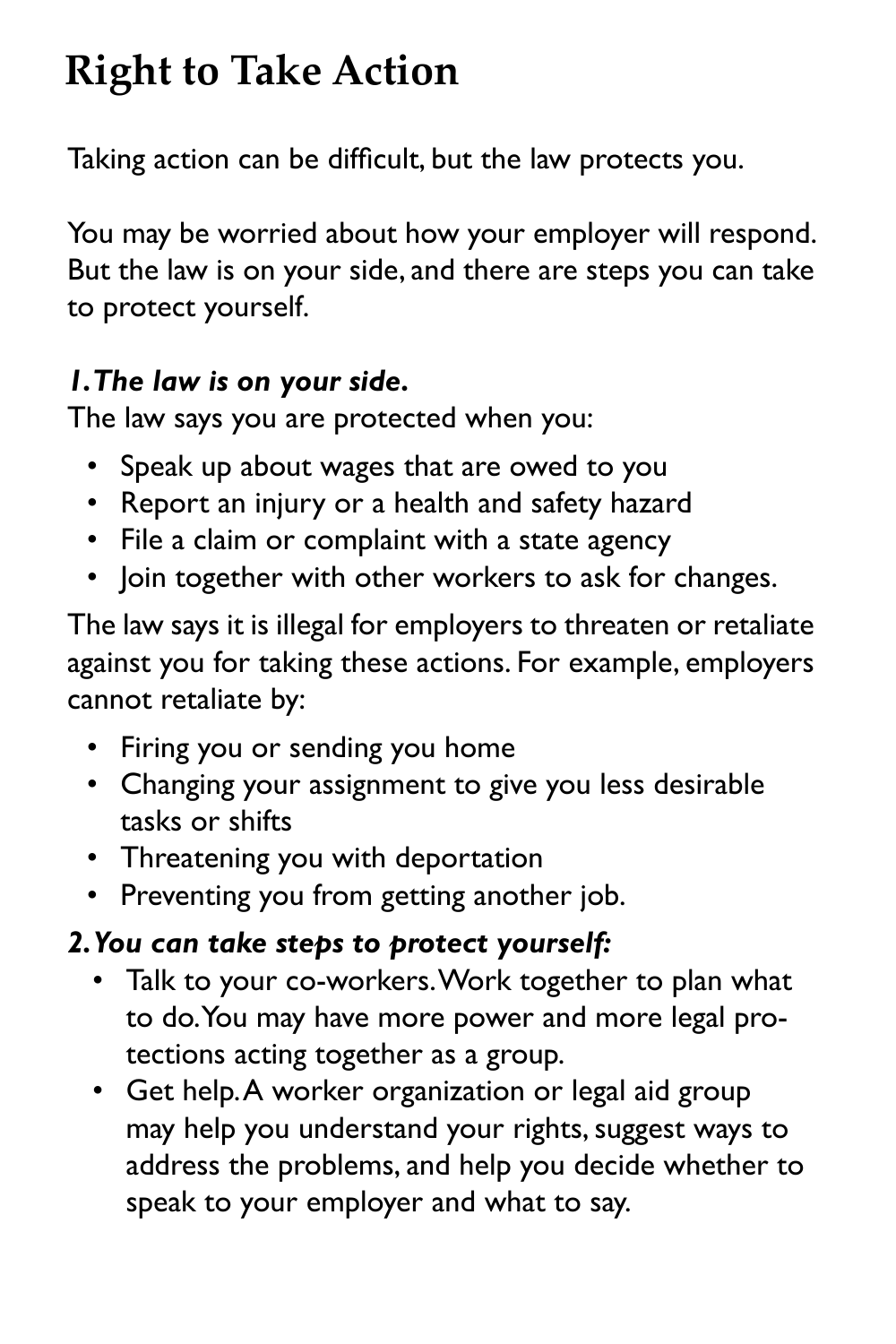

- Take notes. If you speak to your employer, write down when you met, who was there, and what was said.
- • Report problems to the state agencies.You may decide it's not safe to talk to your employer.You can report a problem directly to an agency.

# *Get help*

Report any retaliation to the Labor Commissioner.To contact the Labor Commissioner's office, go to [www.dir.ca.gov/dlse/dlseRetaliation.html.](http://www.dir.ca.gov/dlse/dlseRetaliation.html)

In most cases, you must file a retaliation complaint within six months. If retaliation is found, the Labor Commissioner can help you get any wages or other payments you are owed. You may also be able to get your job back.

 • Contact a worker organization or legal aid group.They may be able to advise you on your rights and help you decide what actions to take.

**The law protects workers who assert their legal rights or report unsafe working conditions.**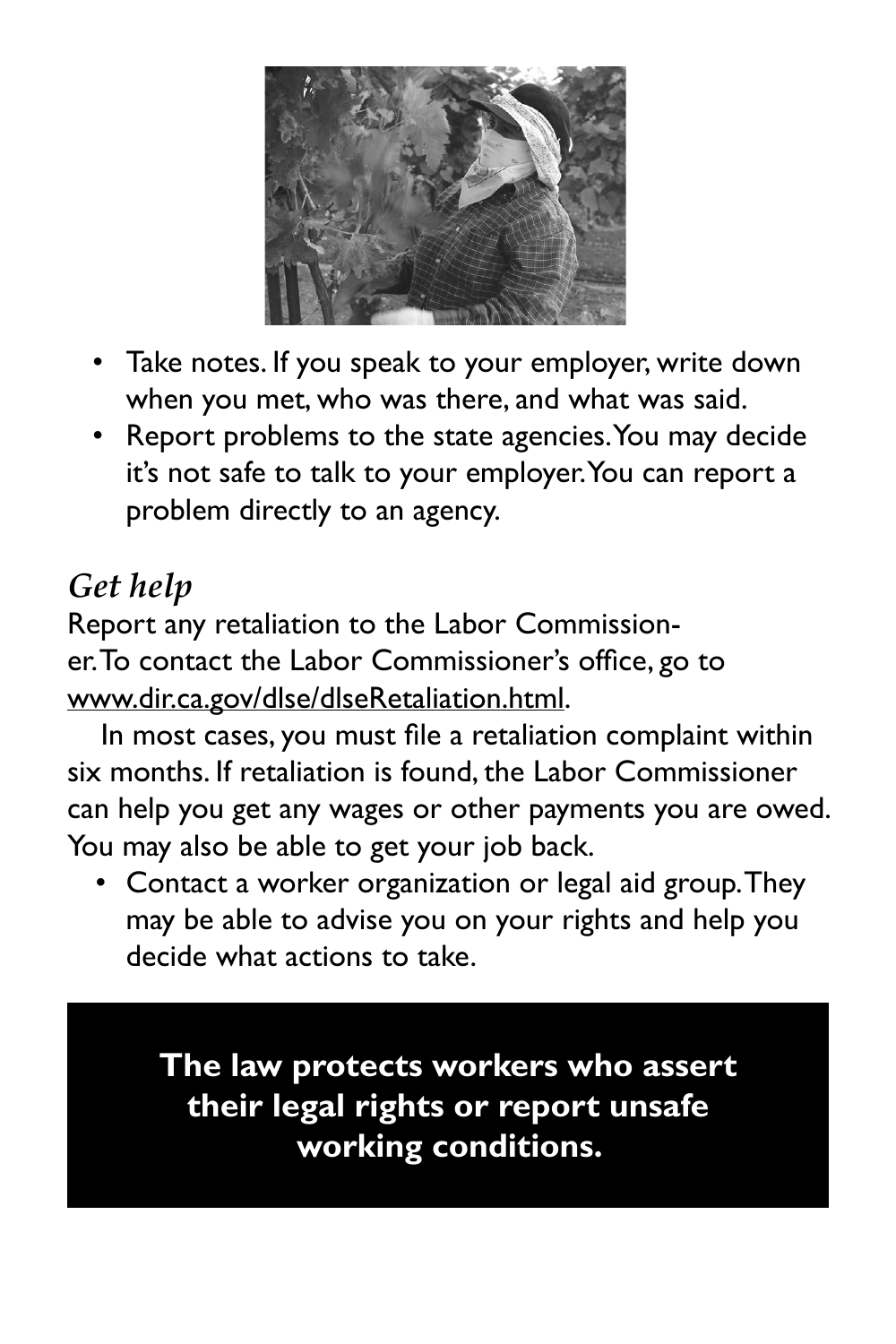Chen is a waiter at a restaurant. He worked long days and was not allowed to take breaks. LETF investigators conducted an investigation at his worksite and Chen was one of the workers interviewed. After LETF left, the employer fired him for speaking with the investigator.

Chen called the investigator he spoke with. The investigator sent the complaint to the Labor Commissioner's Office Retaliation Unit. An investigator from the retaliation unit called the employer and sent a letter to let him know what he had done was illegal.

Chen got his job back without losing pay or benefits. The employer was also required to post a notice informing all employees that it is illegal to retaliate against employees who talk to state investigators or exercise other legal rights.

 conduct an investigation of your employer. You may Don't be afraid to speak up to investigators when they contact the LETF hotline at any time to file a complaint.

*Note: This example reflects a typical scenario.* 

**You have the right to tell your employer about your rights as an employee.You also have the right to complain or file a claim with the state if you think your employer is violating those rights. It is illegal for your employer to fire you or punish you for taking these actions.**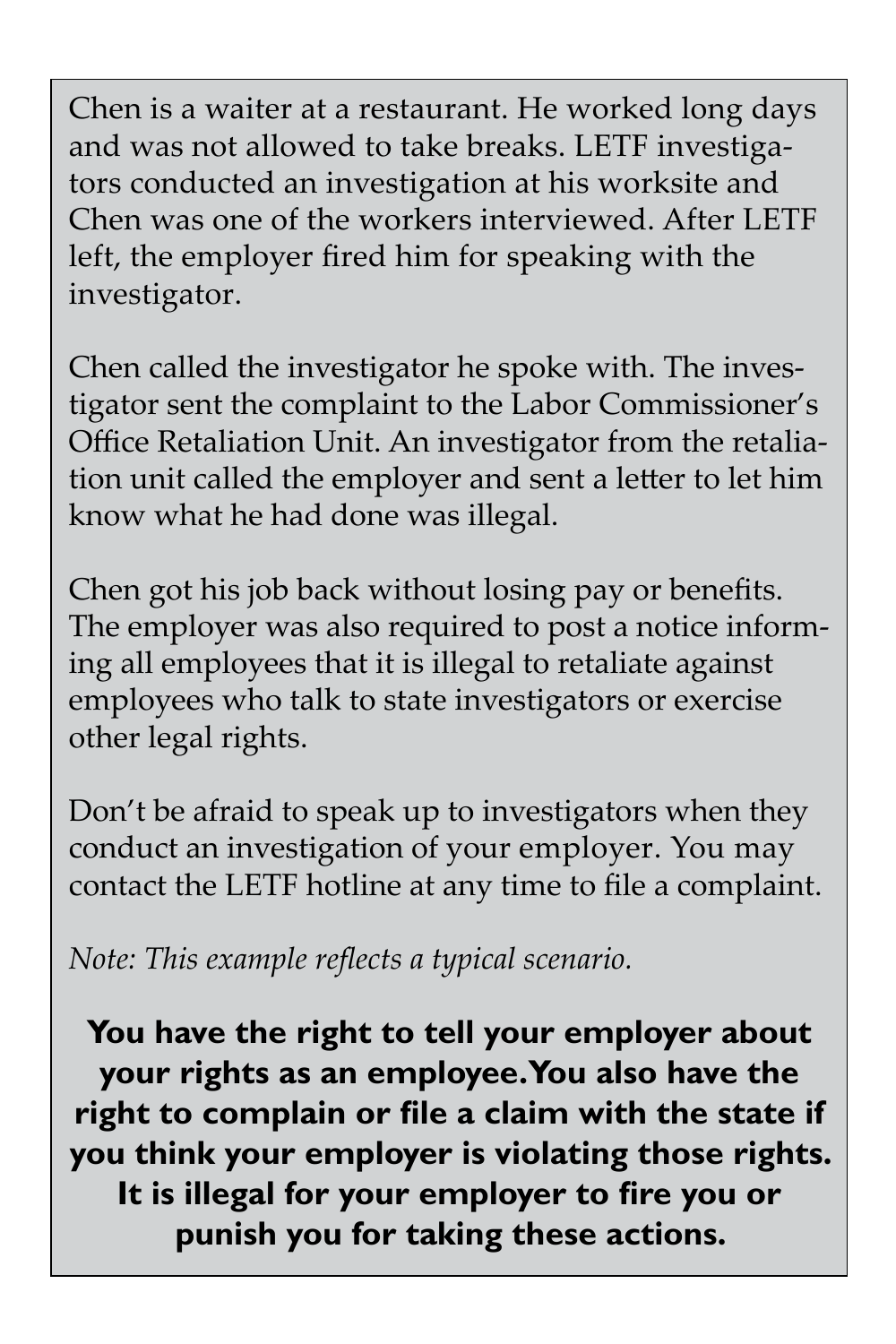# *Workers may have concerns:*

**"My boss told me I'm not an employee."** 

> **"I am not a citizen."**

Sometimes, employers call workers "independent contractors" to cut corners and avoid paying taxes. Even if your employer does this, you may be an employee under the law and have all the rights as an employee.

You are protected by labor laws whether or not you are legally in the United States. If you call a state agency to report a problem, they will not ask you about your immigration status. It is also against the law for your employer to threaten you because of your immigration status.

**"I'm afraid I will lose my job if I speak up."** 

 for doing so.You can also take There may be dangers to speaking up about working conditions, but it is illegal for your employer to punish you steps to protect yourself.

**When you call a state agency, give as much information as you can about the specific problem, your worksite and your employer.**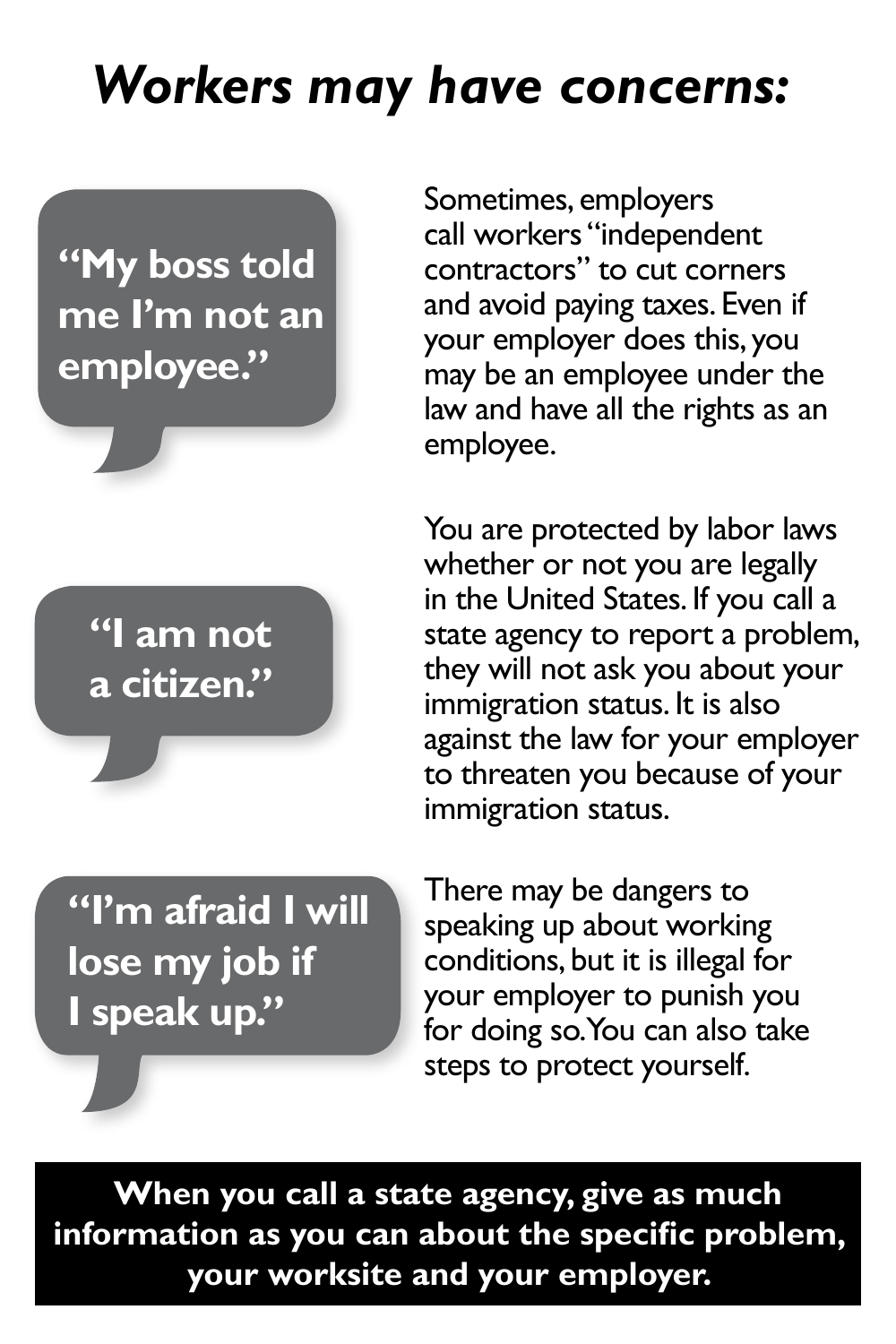# **Benefits If You Are Injured or Unemployed**

*If you are injured on the job…* 

 nesses related to work. You may also get weekly payments. was at fault for the injury. In most cases, you can get benefits Your employer must pay for medical care for injuries and ill-This is called workers' compensation. It doesn't matter who even if you are a temporary or part-time worker.You have a right to workers' compensation *regardless of your immigration status.* 

*What to do if you get ill or hurt on the job:* 

- Ask for medical help right away. If it's an emergency, call 911 or go straight to an emergency room.
- • Tell your employer.Your employer must give you a claim injury (from you or anyone else).Along with this form, form within one working day after hearing about your the employer must give you notice of your rights when claiming workers' compensation benefits.You can also obtain a claim form from any office of the Division of Workers' Compensation or the Employment Development Department.
- Get help and information from the Division of Workers' Compensation at 1-800-736-7401.
- If your employer refuses to give you a claim form or threatens or discriminates against you because you are injured or made a job injury claim, you may wish to see an attorney who represents employees in workers' compensation cases. If an attorney takes your case, he or she can only charge a small percentage fee (15% or less) that will be deducted from cash benefits owed to you.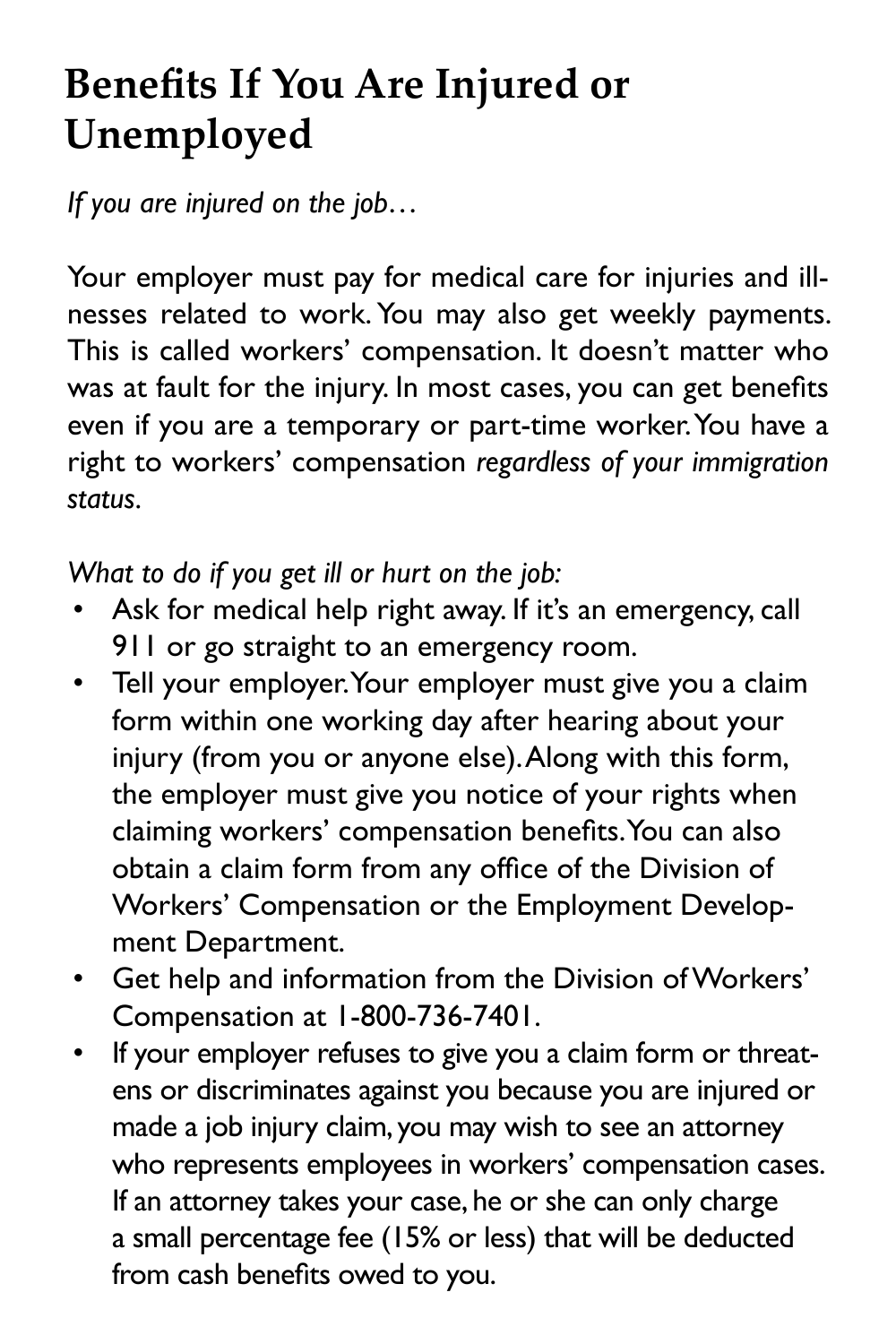(or working less than full time) and are ready, willing, and able call 1-800-547-3506; for Mandarin, call 1-866-303-0706; for Spanish, call 1-800-326-8937; for Vietnamese, call 1-800-547- 2058; for TTY, call 1-800-815-9387). *If you are unemployed*… You may be able to receive unemployment insurance (UI) benefits while you are unemployed to work.The quickest and easiest way to apply for UI benefits is online. Visit the Employment Development Department (EDD) website at: [www.edd.ca.gov/unemployment](http://www.edd.ca.gov/unemployment)/. Then click on "File or Reopen a Claim." You can also file a claim by telephone at 1-800-300-5616 (for Cantonese,

is online. Visit the EDD website at: [www.edd.ca.gov/disability](http://www.edd.ca.gov/disability)/. For questions about DI,call 1-800-480-3287 (for Spanish,call *If you have a non–work-related disability* … The quickest and easiest way to apply for Disability Insurance (DI) benefits Then select "SDL Online." DI claims can also be filed by mail. 1-866-658-8846; for TTY, call 1-888-563-2441).

 claims can also be filed by mail. For questions about PFL, call 1-877-238-4373 (for Spanish, call 1-877-379-3819; for Cantonese, call 1-866-692-5595; for Vietnamese, call 1-866- 692-5596; for Armenian, call 1-866-627-1567; for Punjabi, call 1-866-627-1568; for Tagalog, call 1-866-627-1569; for TTY, *If you need to care for your family or bond with a new child*… The quickest and easiest way to apply for Paid Family Leave (PFL) benefits is online. Visit the EDD website at [www.edd.ca.gov/disability](http://www.edd.ca.gov/disability)/. Then select "SDI Online." PFL call 1-800-445-1312).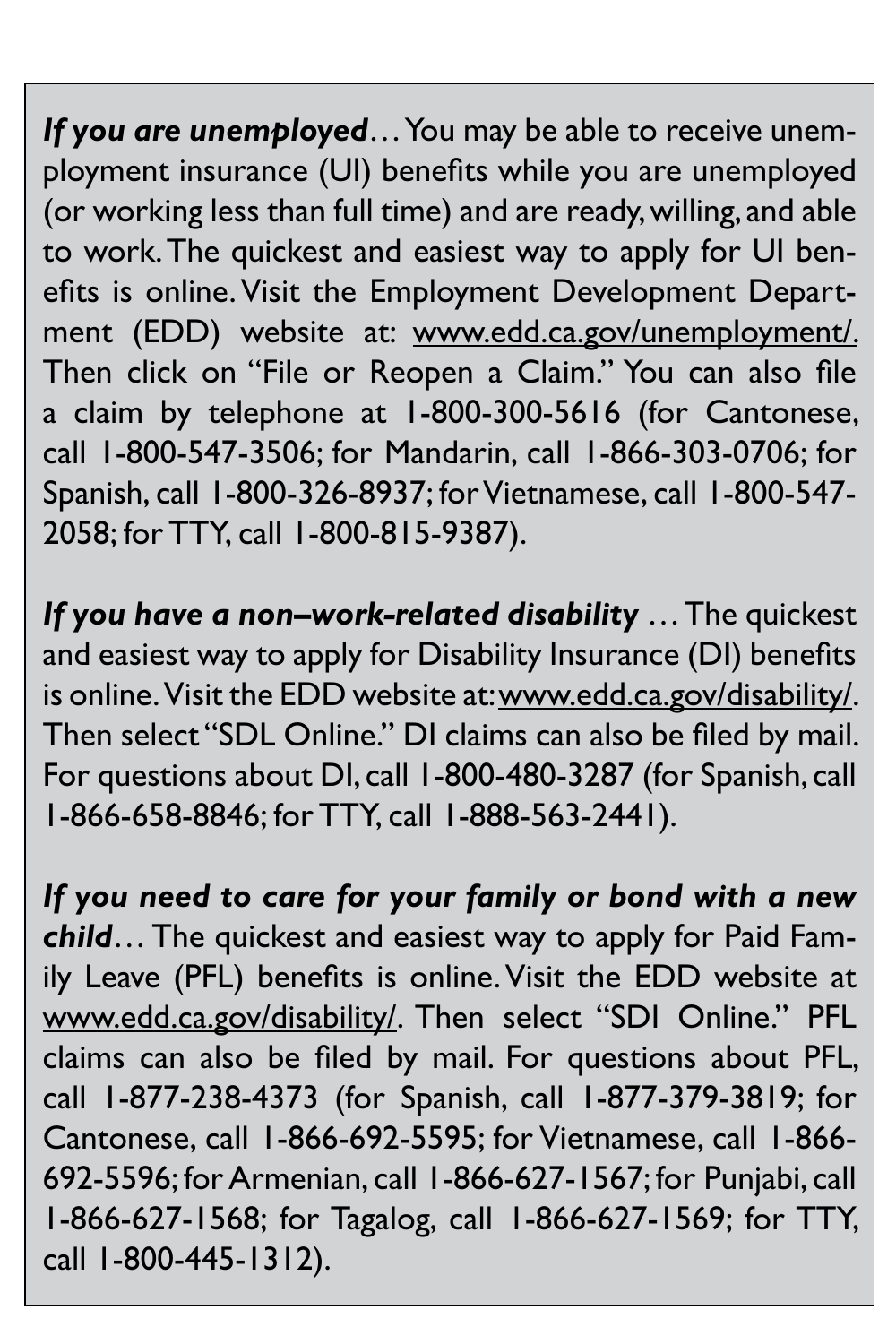# **Paid Sick Leave**

You may be eligible for paid sick leave. Starting July 1, 2015, employers must:

- Provide at least 24 hours or three days of paid sick leave for each eligible employee to use per year.
- Allow eligible employees to use accrued paid sick leave.
- Show how many days of sick leave an employee has available.This must be on a pay stub or a document issued the same day as a paycheck.

For more information go to [www.dir.ca.gov/DLSE/ab1522.html](http://www.dir.ca.gov/DLSE/ab1522.html).

# *Where to get help or report a problem*

There are several state agencies in California that work to make sure employers are following labor laws.Your immigration status does not matter.They will not ask you about your immigration status.The agencies have staff who speak other languages, or they will get an interpreter.

You can also get help from a worker organization or legal group to report a problem to any of these agencies.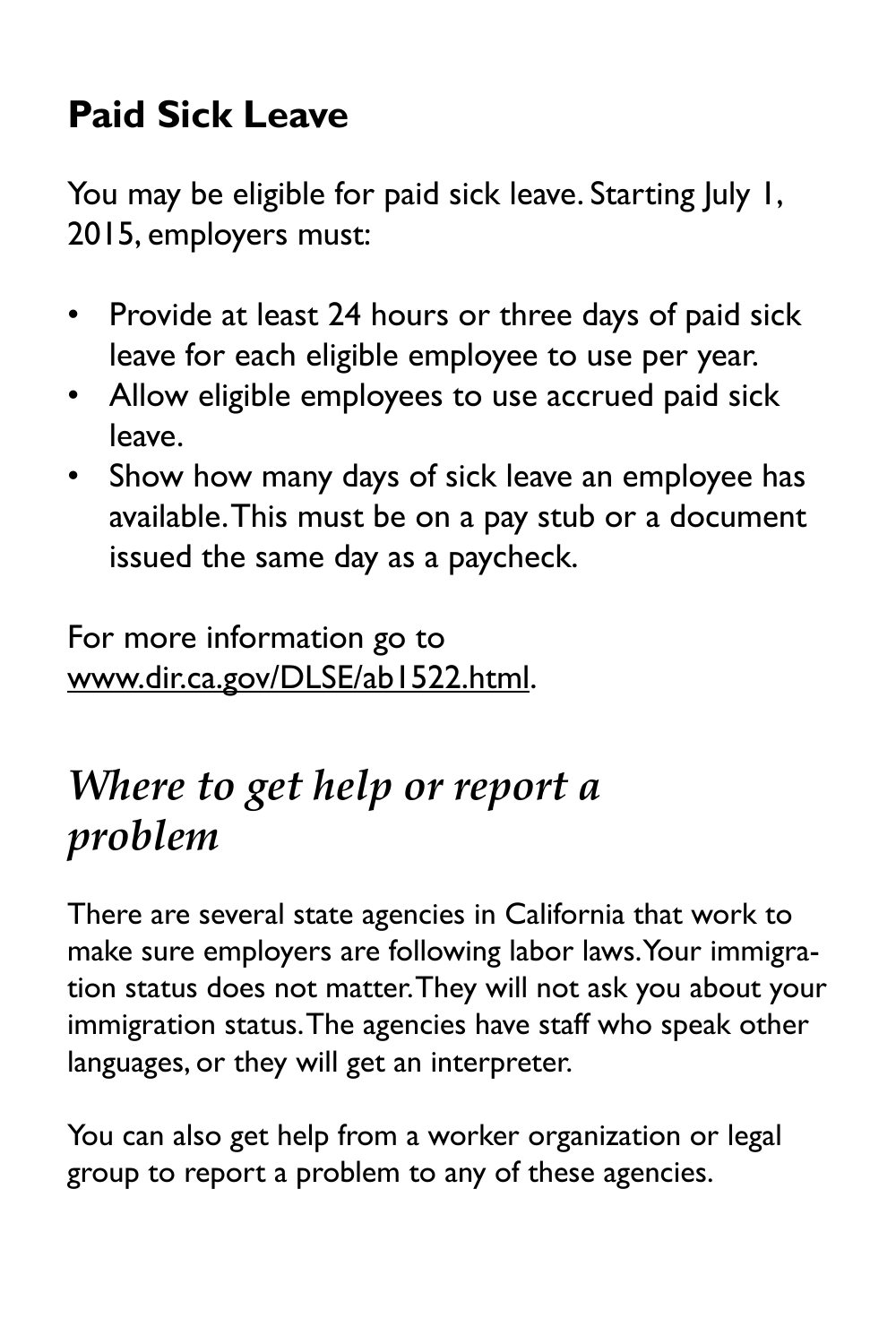| To report a widespread violation of<br>labor law by your employer or a<br>violation affecting multiple employees:                                                                                                                           | 1-855-297-5322<br>(toll free)                                                                                   |
|---------------------------------------------------------------------------------------------------------------------------------------------------------------------------------------------------------------------------------------------|-----------------------------------------------------------------------------------------------------------------|
| Call the Labor Enforcement Task Force<br>(LETF). LETF is a joint program bringing<br>together several state agencies. They<br>work together to make sure employers<br>are following labor laws. For help, go to:<br>www.dir.ca.gov/letf/.   |                                                                                                                 |
| For wages or rest and meal breaks or<br>retaliation:<br>Contact the Labor Commissioner, also<br>known as the Division of Labor Stan-<br>dards Enforcement. To find your local<br>office, go to:<br>www.dir.ca.gov/dlse/DistrictOffices.htm. | I-844-LA-<br><b>BOR-DIR</b><br>(toll free state-<br>wide line with<br>information<br>in English and<br>Spanish) |
|                                                                                                                                                                                                                                             |                                                                                                                 |
| For safety and health:                                                                                                                                                                                                                      | I-844-LA-                                                                                                       |
|                                                                                                                                                                                                                                             | <b>BOR-DIR</b>                                                                                                  |
| Report a hazard to Cal/OSHA by calling                                                                                                                                                                                                      | (toll free state-                                                                                               |
| or faxing a complaint form or going in                                                                                                                                                                                                      | wide line with                                                                                                  |
| person to your local Cal/OSHA office.                                                                                                                                                                                                       | information                                                                                                     |

To find your local office, go to: [www.dir.ca.gov/dosh/Complaint.htm.](http://www.dir.ca.gov/dosh/Complaint.htm) information in English and Spanish)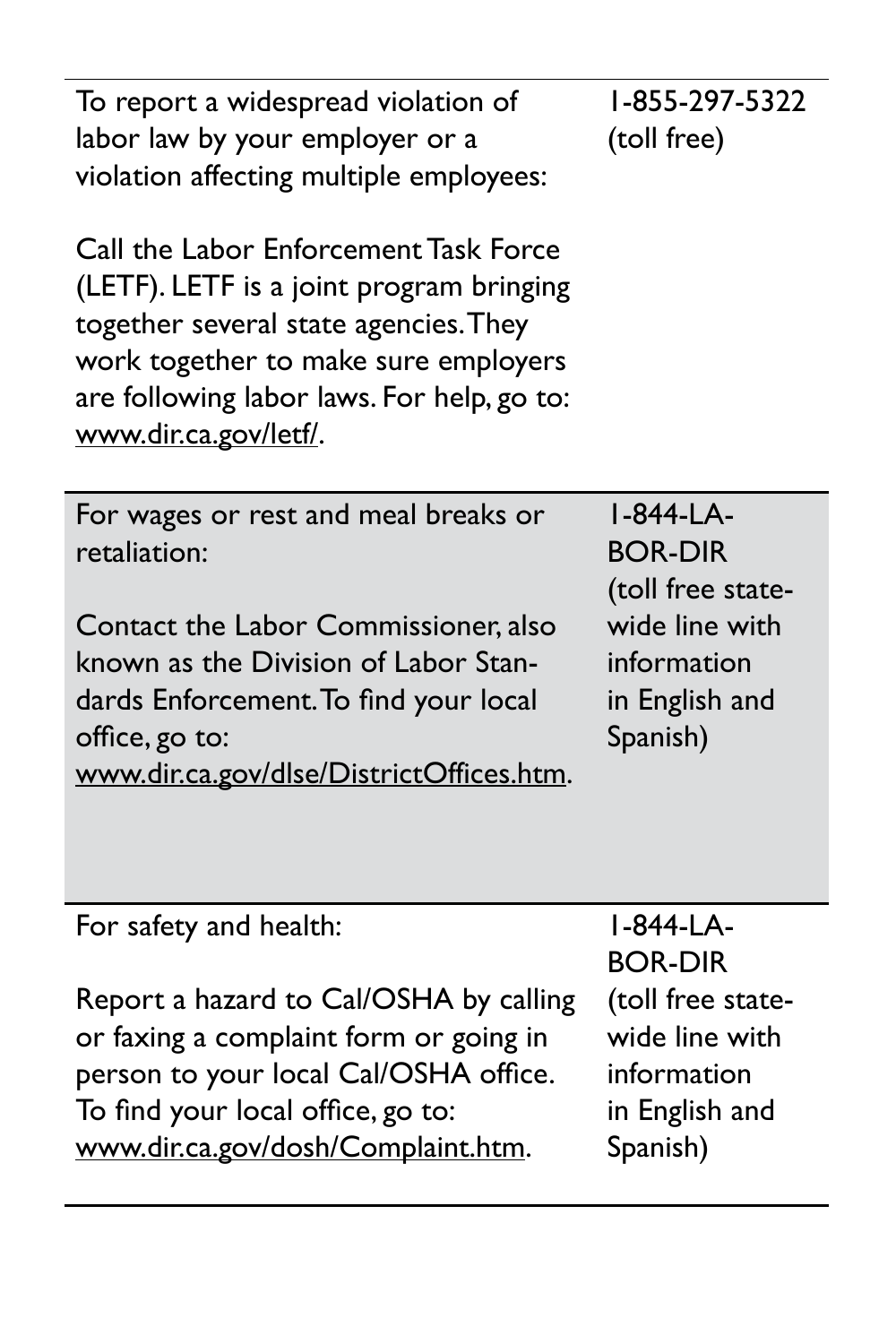| For an injury or illness due to work:                                                                                                                               | 1-800-736-7401                                                    |
|---------------------------------------------------------------------------------------------------------------------------------------------------------------------|-------------------------------------------------------------------|
| Call the Division of Workers' Com-<br>pensation, Information and Assistance<br>line. To find your local office, go to:<br>www.dir.ca.gov/dwc/ContactDWC.htm.        |                                                                   |
| For benefits:                                                                                                                                                       | 1-800-300-5616<br>(if you are un-                                 |
| Contact the Employment Development<br>Department (EDD) about certain bene-                                                                                          | employed)                                                         |
| fits you may be able to receive. For help,<br>go to: www.edd.ca.gov. For faster assis-<br>tance with Unemployment Insurance,<br>visit: www.edd.ca.gov/unemployment/ | 1-800-480-3287<br>(if you are dis-<br>abled)                      |
| and, for Disability Insurance and Paid<br>Family Leave, www.edd.ca.gov/disability/.                                                                                 | 1-877-238-4373<br>(if you need to<br>care for a family<br>member) |

To find a worker organization, union, or legal aid group:

- Ask co-workers, friends, and family for ideas.
- Check the phonebook under "Legal clinic" or "Labor Organization" or "Community Organization."
- To find a legal group and lawyers that can help you, go to [www.lawhelpca.org](http://www.lawhelpca.org).
- • Call 211 for free information.Ask if they serve your area. Ask for a community group that helps workers with work-related problems.